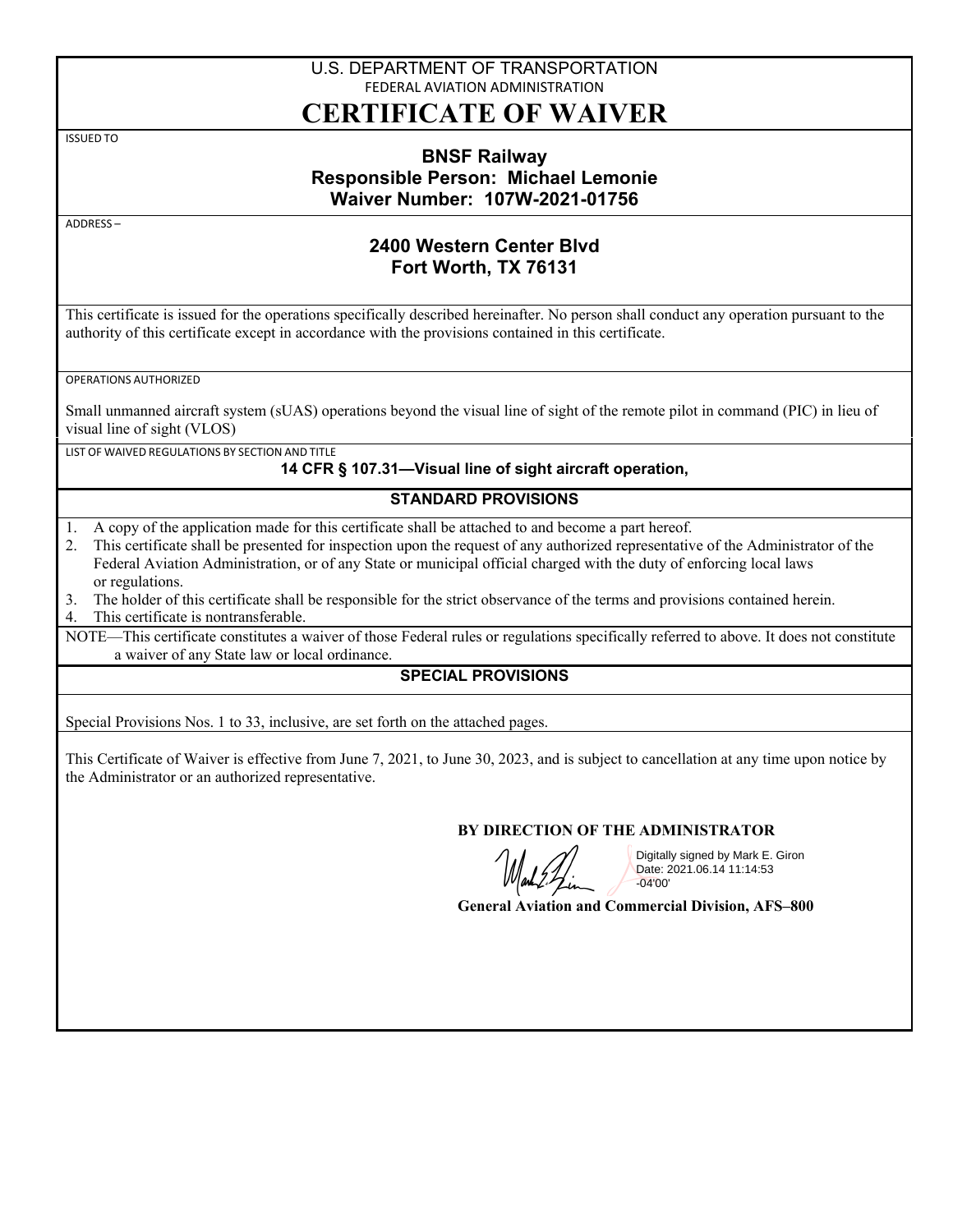# **SPECIAL PROVISIONS ISSUED TO BNSF Railway**

# **General.**

Although you submitted your request to operate beyond visual line of sight as a petition for exemption under 14 CFR part [1](#page-1-0)1, you will operate a small unmanned aircraft system (sUAS), as defined at 14 CFR  $\S$  107.3.<sup>1</sup> Given the provision codified at 14 CFR § 91.1(f), the FAA's Flight Standards Service asked you to instead apply for a Waiver, in accordance with the requirements of 14 CFR § 107.200. The Administrator finds that the proposed sUAS operation can be conducted safely under the provisions of this Certificate of Waiver (Waiver) as listed below because you have established adequate mitigations for risks involved with operating your sUAS in the manner you described. Adherence to the provisions of this waiver establishes the required level of safety within the national airspace system.

This Waiver may be canceled at any time by the Administrator, the person authorized to grant the Waiver, or a representative designated to monitor a specific operation. As a general rule, this Waiver may be canceled when it is no longer required, there is an abuse of its provisions, or when unforeseen safety factors develop. Failure to comply with any provision listed below is a violation of the terms of this Waiver and may serve as justification for cancellation.

List of Regulations Waived by Section and Title. The following regulations are waived:

14 CFR § 107.31, Visual line of sight aircraft operation, is waived to allow operation of the small unmanned aircraft (sUA) beyond the direct visual line of sight of the remote pilot in command (PIC) and any visual observer (VO) who is participating in the operation.

No part of this waiver will function as an airspace authorization under 14 CFR § 107.41. The FAA's Air Traffic Organization responds directly to requests for such authorizations.

**Common Special Provisions.** The Responsible Person is directly responsible for safety of operations conducted under this Waiver and will ensure the Remote Pilot in Command (remote PIC), manipulator of the controls, and visual observer(s)  $(VO)^2$  $(VO)^2$  comply with all provisions of this Waiver.

- 1. The Responsible Person listed on the Waiver is responsible to the FAA for the safe conduct of the operations. Prior to conducting operations that are the subject of this Waiver, the responsible person:
	- a. Must ensure the remote PIC, manipulators of the controls, and VO(s) are informed of the terms and provisions of this Waiver and strictly observe the terms and provisions herein;
	- b. Must ensure the remote PIC, manipulators of the controls, and VO(s) are informed and familiar with part 107 regulations; and
	- c. Evidence of the above (a and b) must be documented and must be presented for inspection upon request from the Administrator or an authorized representative;
- 2. This Waiver may not be combined with any other waiver(s), authorizations(s), or exemption(s) without specific authorization from the FAA;

<span id="page-1-0"></span><sup>&</sup>lt;sup>1</sup> The petition for exemption (hereinafter, "request") is available on regulations.gov at Docket No. FAA-2020-0620.

<span id="page-1-1"></span><sup>&</sup>lt;sup>2</sup> Title 14 CFR  $\S$  107.3 defines the term "visual observer." Any VO participating in operations conducted under this Waiver must meet the requirements listed in § 107.33 throughout the duration of flight operations.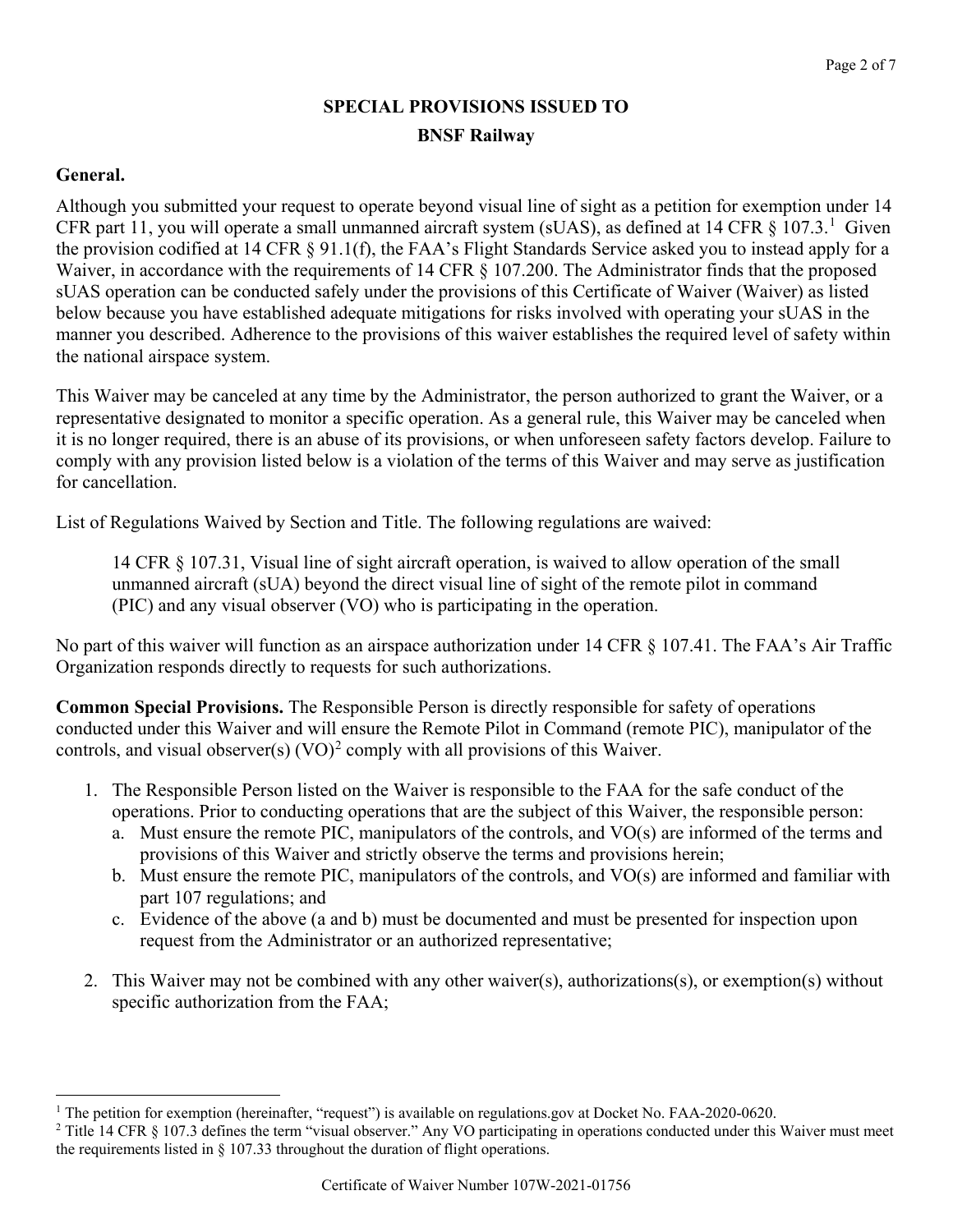- 3. The FAA has the authority to cancel or delay any or all flight operations if the safety of persons or property on the ground or in the air are in jeopardy or there is a violation of the terms of this Waiver;
- 4. A copy of this Waiver must be accessible and available to the remote PIC at the ground control station during sUA operations that are the subject of this Waiver;
- 5. The Responsible Person listed on this Waiver must maintain a current list of pilots by name and remote pilot certificate number used in operations under this Waiver. This list must be presented for inspection upon request from the Administrator or an authorized representative;
- 6. The Responsible Person listed on this Waiver must maintain a current list of sUA by registration number(s) used in operations under this Waiver. This list must be presented for inspection upon request from the Administrator or an authorized representative;
- 7. For the purposes of this Waiver, direct participants are the remote PICs, persons manipulating the controls, VOs, and any persons whose involvement is necessary for safety of the sUA operation. All other persons are considered non-participants;

**Waiver Specific Special Provisions.** sUAS operations beyond the visual line of sight (BVLOS) of the remote PIC may be conducted under this waiver when the operation complies with the following provisions:

# **OPERATIONAL PROVISIONS**

- 8. The remote PIC must ensure all BVLOS aircraft operations only occur within the coverage areas of the ground based detection unit coverage, minus any buffer distance necessary to provide space for the safestate avoidance maneuver to be completed to remain well-clear of any other aircraft, as described in the waiver application;
- 9. The remote PIC must be located at the same operational location as the sUAS for operations under this waiver, unless sUAS operations occur in combination with the associated grant of exemption;
- 10. The remote PIC must ensure all hangar boxes are equipped with a weather station that displays all information necessary for the pilot to comply with the weather requirements as described in the applicants General Operations Manual (GOM);
- 11. The Responsible Person must ensure all operations conducted under this Waiver follow the procedures and parameters outlined in the waiver application and GOM provided by the applicant. If a discrepancy exists between the provisions in this Waiver and the procedures and parameters outlined in the waiver application or GOM, the provisions of this Waiver take precedence and must be followed;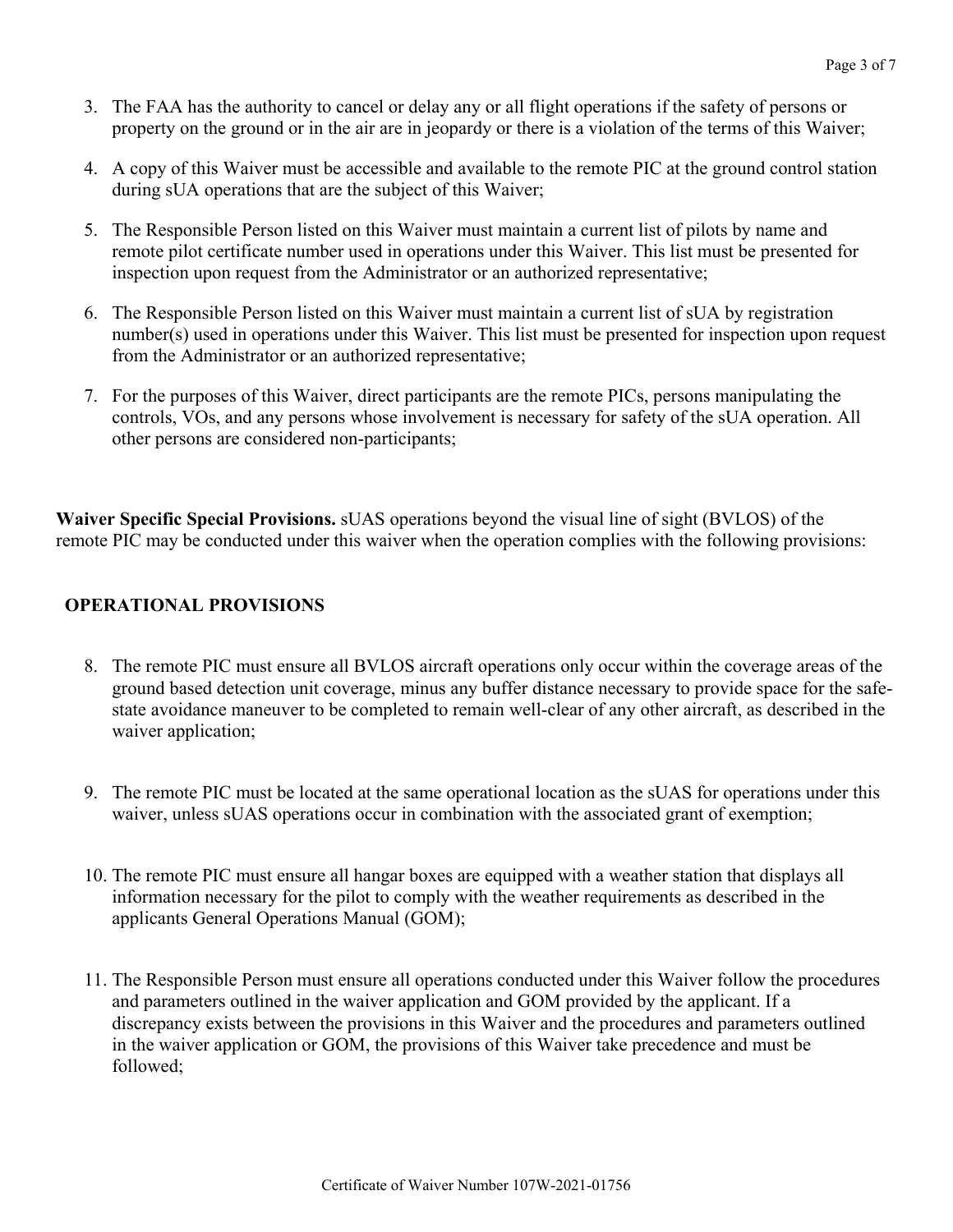- 12. The Responsible Person listed on this Waiver must ensure each remote PIC who will conduct operations under this Waiver is trained in a manner that addresses the items listed in § 107.49(a)-(e) and in a manner that is consistent with how the sUAS will be operated under this Waiver. All training and demonstration for all remote PICs and VOs must be documented and made available upon request by the Administrator or an authorized representative. Training operations may only be conducted under the standard requirements of part 107 (without waiver). The training must include:
	- a. sUA limitations,
	- b. sUA programming,
	- c. sUA operational procedures,
	- d. Abnormal procedures,
	- e. Air traffic avoidance procedures,
	- f. Crew Resource Management,
	- g. sUA flight training, and
	- h. Demonstration of sUA ground and flight skills;
- 13. Prior to operations under this Waiver, all direct participants must attend a safety briefing that addresses at minimum, the following items:
	- a. Designated positions, physical locations, responsibilities, and Crew Resource Management,
	- b. Planned flight operating area,
	- c. Designated launch and recovery areas,
	- d. Verification of geo-fence boundaries,
	- e. Verification of return home and land flight profile, and course,
	- f. Verification of emergency landing site(s), land profile, and course,
	- g. Procedures for avoidance of other aircraft,
	- h. Procedures for operating under this Waiver;
- 14. Operations subject to this waiver must cease if, at any time:
	- a. Safety of human beings or property on the ground or in the air is in jeopardy,
	- b. Any failure to comply with the provisions of this Waiver exists,
	- c. Full-duplex communications cannot be maintained between the remote PIC and any VO participating in the operation,
	- d. sUA control link is lost,
	- e. A non-participating aircraft enters the designated flight operating area,
	- f. GPS signal is lost, or
	- g. sUA GPS location information is degraded;
- 15. No sUA flight that occurs under this waiver may carry the property of another for compensation or hire;
- 16. Not less than 24 hours prior to conducting operations that are the subject of this Waiver, a Notice to Airmen (NOTAM) must be filed. The NOTAM must include location, altitude, and/or operating area, time and nature of the activity;
- 17. The Responsible Person must establish and maintain a Safety Management System (SMS) appropriate for the size, scope, and complexity of operations that occur under this Waiver. Guidance on establishing and maintaining an SMS is available in FAA Advisory Circular 120-92B (or current revision). This program must be made available upon request by the Administrator;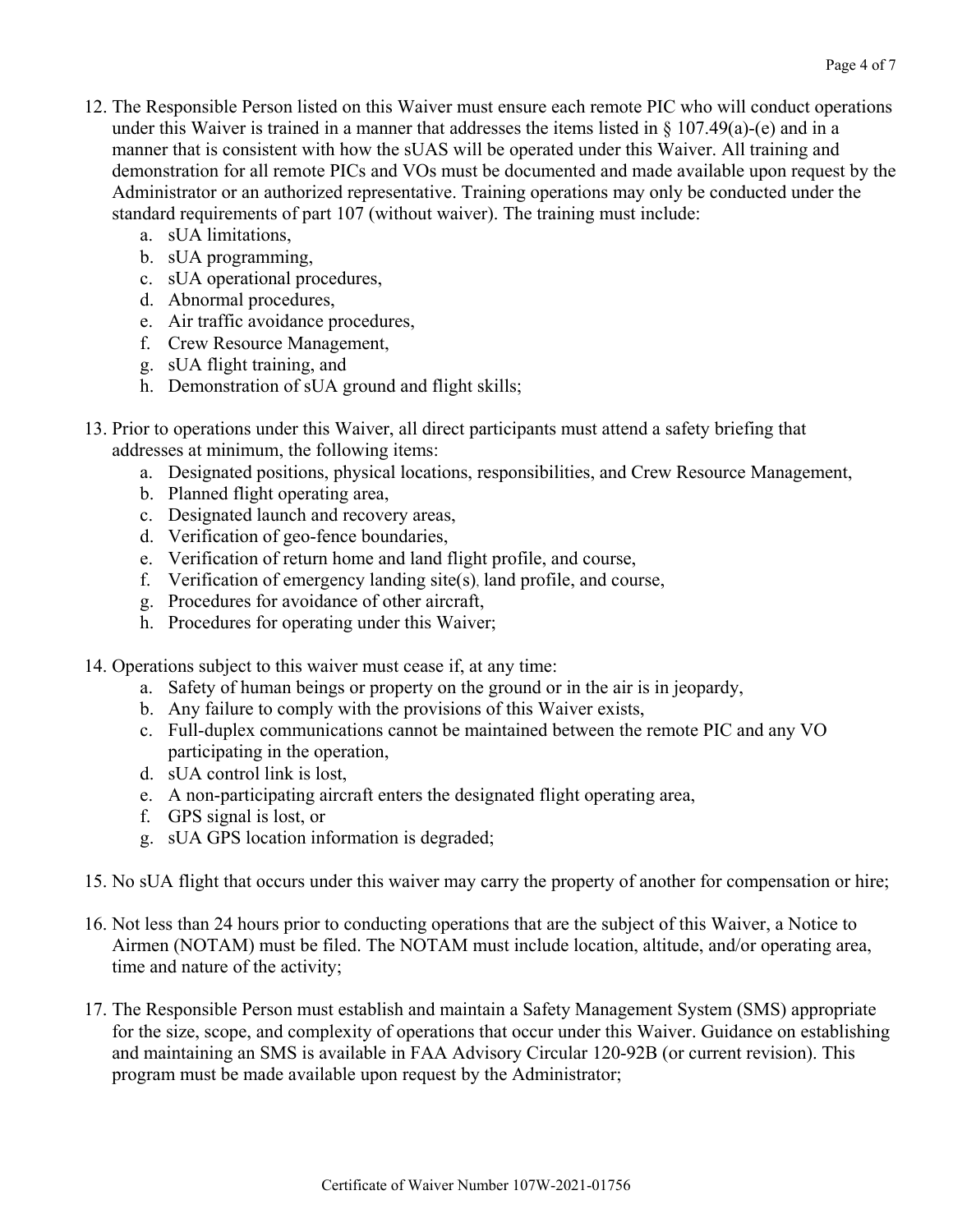- 18. The Responsible Person shall keep at its principal business office or at other places approved by the Administrator, and email the Administrator at 9-afs-820-Part107Reports@faa.gov monthly, the information listed below. The Responsible Person must retain all such records for a period of 90 days after the expiration date of the Waiver.
	- a. For each sUAS flight operation conducted under the terms of this waiver:
		- i. Date and location of operation
		- ii. Registration number of the sUA,
		- iii. Make and model of the sUA,
		- iv. Name and certificate number of the remote PIC,
		- v. Location of the remote PIC during the sUA flight, and
		- vi. Duration of the sUA operation;
	- b. For each sUAS flight conducted under this Waiver that includes any equipment degradation, malfunction, or failure, the Responsible Person must make a record of the degradation, malfunction, or failure by recording the date, time, and a description of the degradation, malfunction or failure and email the Administrator at 9-afs-820-Part107Reports@faa.gov monthly. sUAS equipment degradations, malfunctions, or failures include, but are not limited to, the following:
		- i. Onboard flight control system,
		- ii. Any portion of the navigation system to include GPS functionality,
		- iii. Power plant malfunction or failure,
		- iv. Battery malfunction or failure,
		- v. Electrical power system malfunction,
		- vi. Control station malfunction or failure,
		- vii. Detect system failure, malfunction or failure to detect, and
		- viii. Loss of control link within the sUAS;

# **TECHNICAL PROVISIONS**

- 19. Operations conducted under this Waiver may only occur with the make and model sUAS described in the waiver application. Proposed operations of any other manufacturer, make or model of sUAS will require a new waiver application or a request to amend this Waiver;
- 20. All sUAS operations conducted in accordance with this Waiver must comply with all manufacturer recommendations and limitations for the sUAS, including all recommendations and limitation of the detect system described in the waiver application;
- 21. The Responsible Person must maintain each sUAS and its components in accordance with manufacturer's instructions and recommendations. sUAS maintenance includes scheduled and unscheduled overhaul, repair, inspection, modification, replacement, and system software upgrades of the sUAS and its components necessary for flight. A log of all maintenance performed must be kept for each aircraft operated under this waiver. This log must be available to the remote PIC for review prior to conducting operations that are the subject of this waiver. Each sUAS maintenance log must be presented to the Administrator when requested. The log must contain the following information for each maintenance activity:
	- a. A description (or reference data acceptable to the Administrator) of work performed,
	- b. The date of completion of the work performed,
	- c. The name of the person who performed the work, and
	- d. The signature of the person who performed the work;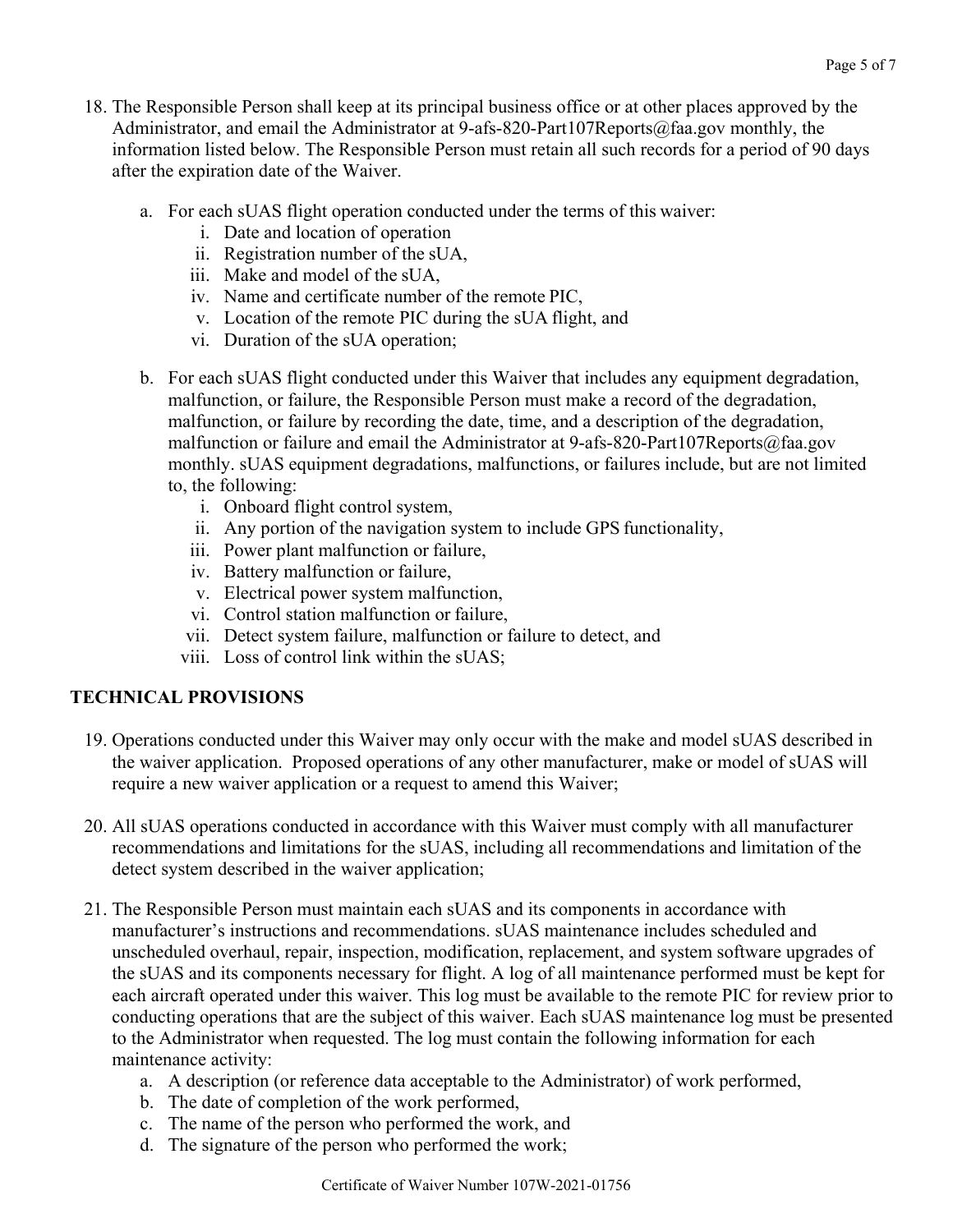- 22. Any sUAS that has undergone maintenance must undergo a functional test flight prior to conducting operations under this Waiver. A log entry must be made for each functional test flight. The log entry must contain at minimum the:
	- a. Calendar date,
	- b. sUA registration number,
	- c. Remote PIC who performed the functional test flight,
	- d. Duration of the flight, and
	- e. The result of the functional flight test;
- 23. A functional test flight may only be conducted under the standard requirements of part 107 (without waiver);
- 24. The sUA must be equipped with high visibility markings and lighting to increase the conspicuity of the sUA;
- 25. As described in the waiver application, sUAS ground control station must display in real time the following information: sUA altitude, sUA position, sUA direction of flight, and sUAS flight mode. This information must be available at all times to the remote PIC;
- 26. The sUAS must visually alert the remote PIC of degraded system performance, sUAS malfunction, or loss of Command and Control (C2) link between the ground control station and the sUA;
- 27. Launch or recovery areas must be pre-designated and monitored to keep any human being who is not directly participating in the operation out of the areas prior to, during, and immediately following flight operations;
- 28. Prior to conducting operations under this Waiver, the remote PIC must determine all control links used in the sUAS, will maintain the ability to control the sUA at the maximum planned distance for the proposed operation. At all times during operations that are the subject of this Waiver, the remote PIC must maintain the ability to direct the sUA to ensure compliance with the applicable provisions of this chapter;
- 29. If the remote PIC loses command or control link with the sUA, the sUA must follow a predetermined route to immediately reestablish command and control link. If command and control link is not immediately reestablished and the remote PIC no longer has the ability to direct the sUAS to ensure compliance with applicable provisions of part 107, the sUA may not continue flight;
- 30. ADS-B out (1090/978 MHz) may not be transmitted from the sUAS when operating pursuant to this Waiver;
- 31. All emitters used in sUAS must be in compliance with all applicable FCC regulations and all provisions of the FCC authorization granted for the emitter. A FCC experimental authorization may not be used for sUAS operations under this Waiver;